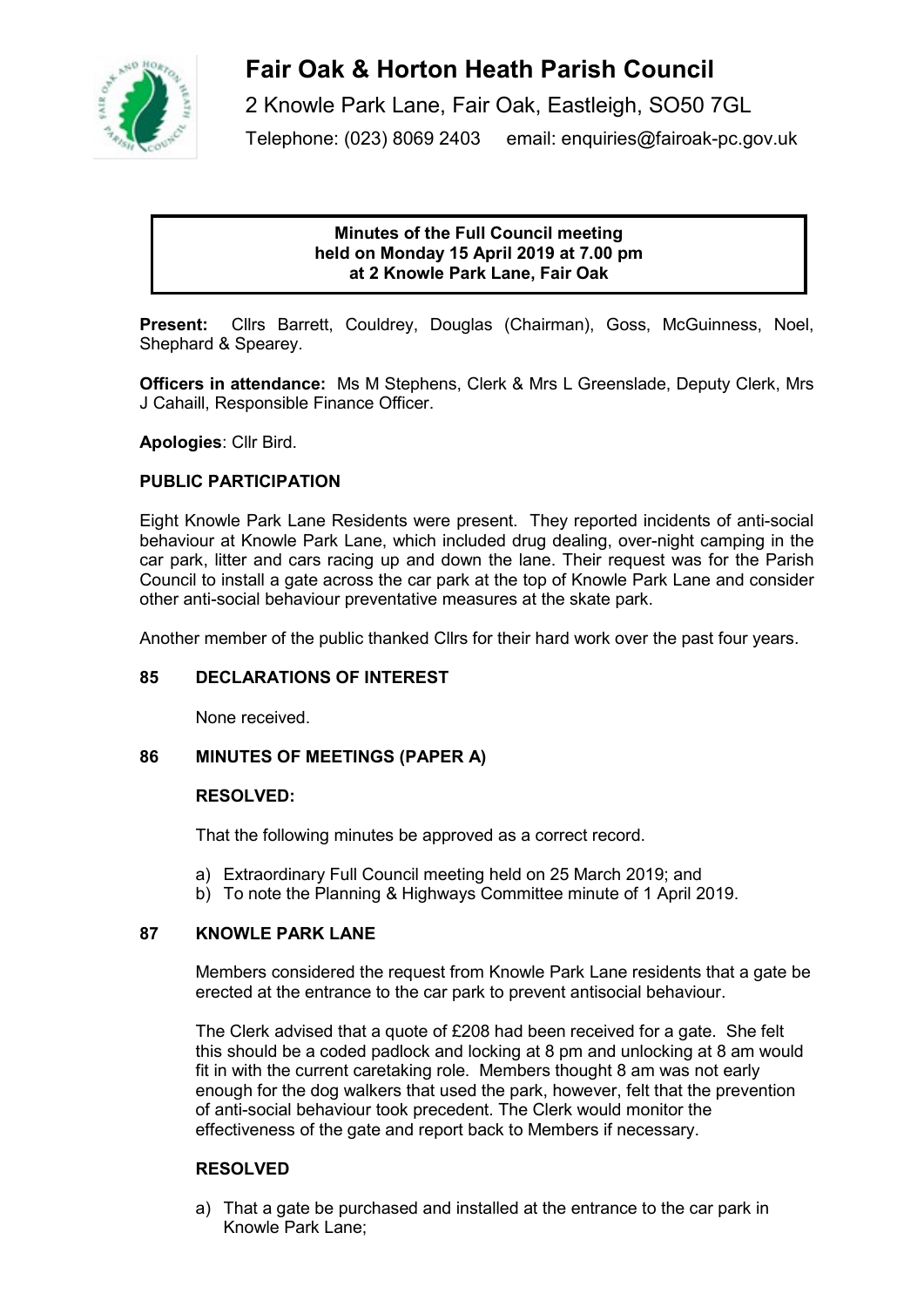- b) That the Clerk monitor the effectiveness of the gate an anti-social behaviour and the impact of gate opening and closing times; and
- c) That clear signage be erected with opening and closing times.

## **88 CHAIRMAN'S ANNOUNCEMENTS**

The Chairman outlined the enormous accomplishments the Parish had achieved over the four-year term due to the hard work of Councillors and staff.

She thanked those Councillors who had decided to stand down.

## **89 CLERK'S VERBAL UPDATE**

The Clerk gave a verbal update on various matters, set out in Appendix 1 to these minutes.

# **90 FAIR OAK CRICKET CLUB SERVICE LEVEL AGREEMENT**

## **RESOLVED**

That the Service Level Agreement be approved and signed by the Chairman.

## **91 DRAFT ACCOUNTS 2018/19**

#### **RESOLVED**

That the draft accounts for the year ending March 2019 be approved (prior to internal audit).

#### **92 REPORT OF THE RESPONSIBLE FINANCE OFFICER**

Members considered the report of the Responsible Finance Officer.

#### **RESOLVED**

- a) That the report be approved; and
- b) That cheque signing, and BACS payments be authorised.

# **93 REPORTS BY COUNTY AND BOROUGH MEMBERS**

None received.

## **94 OUTSIDE BODIES**

No reports received.

#### **95 EXCLUSION OF THE PUBLIC AND PRESS**

#### **RESOLVED**

"That under Section 1(2) of the Public Bodies Admissions to Meetings Act 1960 the public and the Press be excluded from the meeting for the following items of business on the grounds that it involves the likely disclosure of exempt information which would be prejudicial to the public interest by reason of its confidential nature (commercial & staffing matters)".

#### **96 SCOUT'S LEASE**

There is a confidential minute for this item.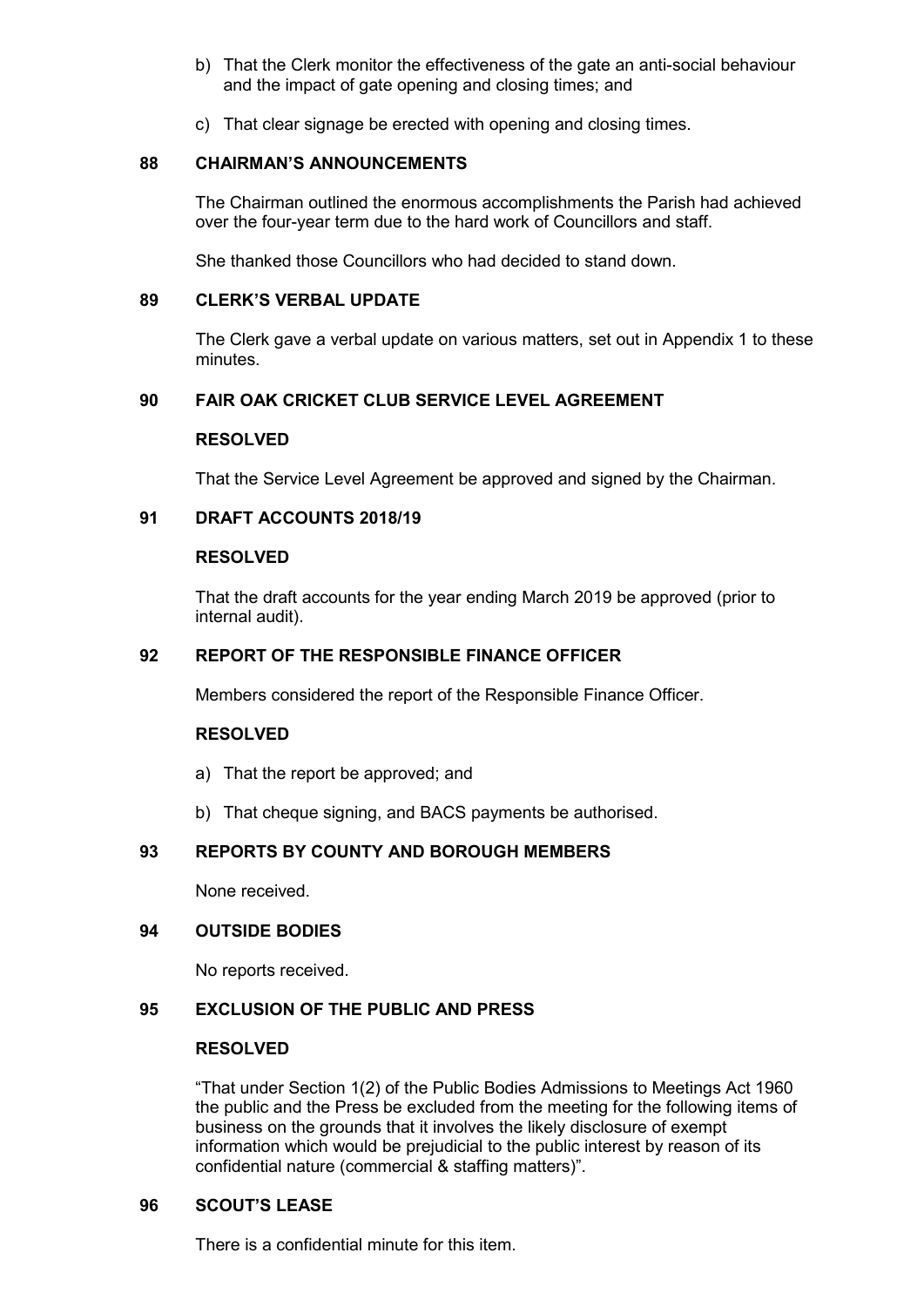# **97 STAFF MATTERS**

There is a confidential minute for this item.

This was all the business and the meeting closed at 8.00 pm.

Signed ……………………………………………. Chairman

Attachments: Appendix 1 (minute No 89 refers)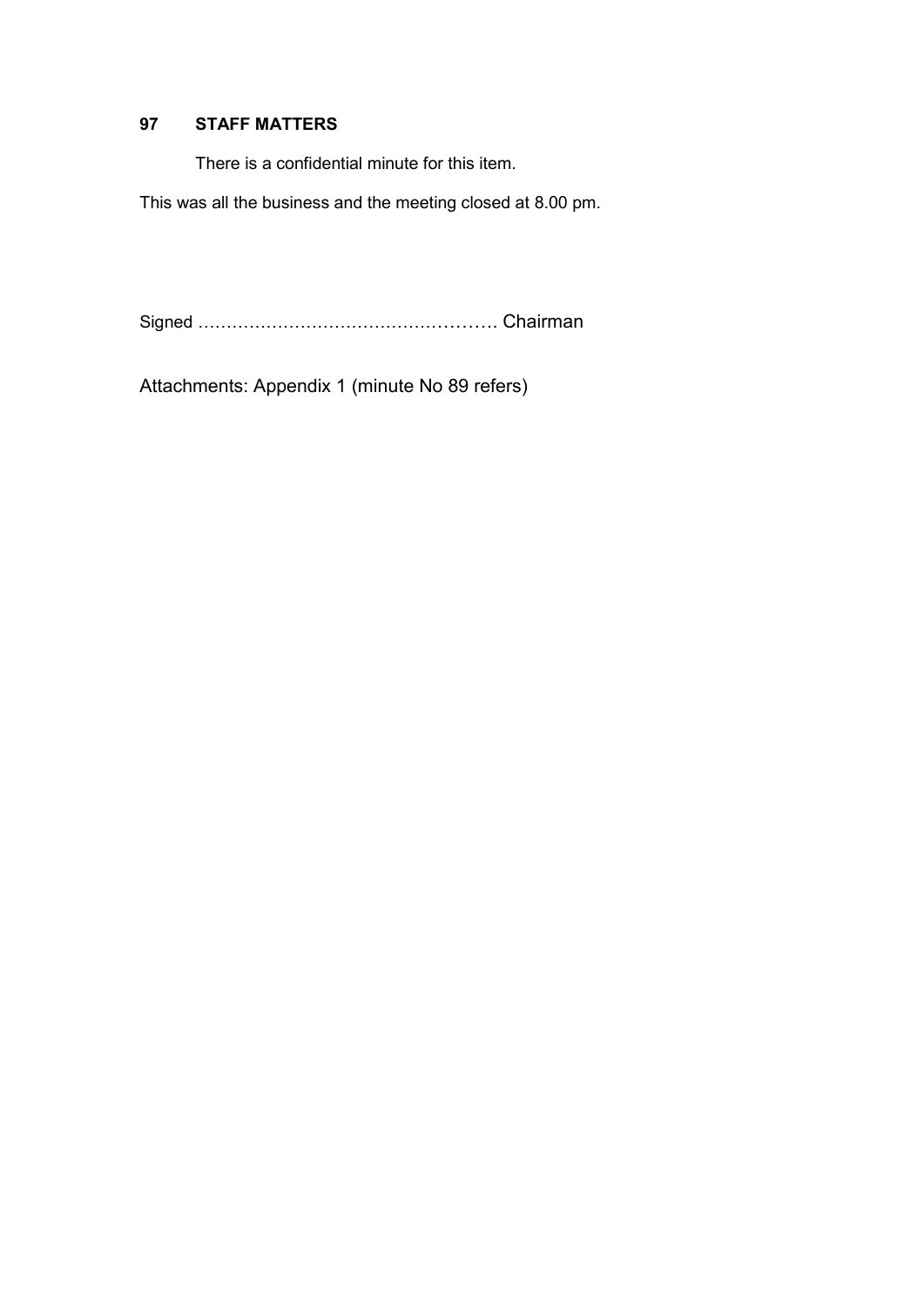# **Appendix 1 (minute No 89)**

# **FULL COUNCIL – 15 APRIL 2019**

# **CLERK'S REPORT – BRIEFING NOTE**

#### **New Century Park Play Area**

On 27 March, Dave Bowen, sent out the new play area proposal to 10 play equipment companies for them to submit a design and build proposal. He met with 5 companies on site beginning of April.

The closing date for the designs is Thursday 25 April at midday. Dave Bowen, the Clerk and the Ranger will meet to score the tender specifications on Friday 26 April. The successful tender designs will be displayed to residents at the Annual Parish on Monday 29 April, then on Tuesday 30 April and Wednesday 1 May (2.30-5pm) at the Parish Office, Village Hall & Woodland Community Centre. There will be display boards and ballot boxes for residents to vote for their favourite design. Please can members put their vote in too.

After the community voting, the Clerk will then sort through the votes to determine the winning design, after which the order will be placed immediately in order for us to strive to meet our school holiday opening deadline. This is an ambitious undertaking as most companies have a lead in period of 6-12 weeks.

## **Horton Heath Community Centre**

The kitchen contractor has put in orders with their suppliers for the kitchen equipment. The Council is just waiting for confirmation of an installation date.

The Parish Ranger has sought quote from the Council's cleaning contractor to clean the Centre three times a week. This issue will be discussed further under Staff Matters item.

The upstairs meeting room has now been cleared & painted. The Ranger is currently looking into quotes for a new carpet in the room and down the stairs as well as a quote for a replacement window (one that actually opens). The carpet will cost approx. £500.

#### **Woodland Community Centre/Crowdhill**

Despite sending meter readings to the SSE, the Council had still received estimated bills for the Centre. However, after a lengthy phone call, a recent meter reading has been submitted and accepted. This shows that the Council has been significantly overpaying for the electricity and will shortly receive a refund in the region of £9,000. Looking at the most recent, accurate bill, the Centre appears to be using £500-600 worth of electricity every 3 months, which is significantly lower than predicted. The Clerk has asked that a smart meter be fitted, however SSE are not installing smart meters for business until 2021. Regular readings and submissions of these will form part of the new caretaker's routine.

The Parish Ranger met with the developers and Dave Bowen on site on 4 April to assess the work needed to be undertaken to the open space and play area before the 12-month maintenance period commences. This has an impact on the installation of public art around the site.

Unfortunately, the POS and play area is in a very poor condition and requires significant work to remove stones, rubble, levelling etc. In addition, the fencing and gates, pathways surrounding the play area does not comply with safety regulations. As such Dave Bowen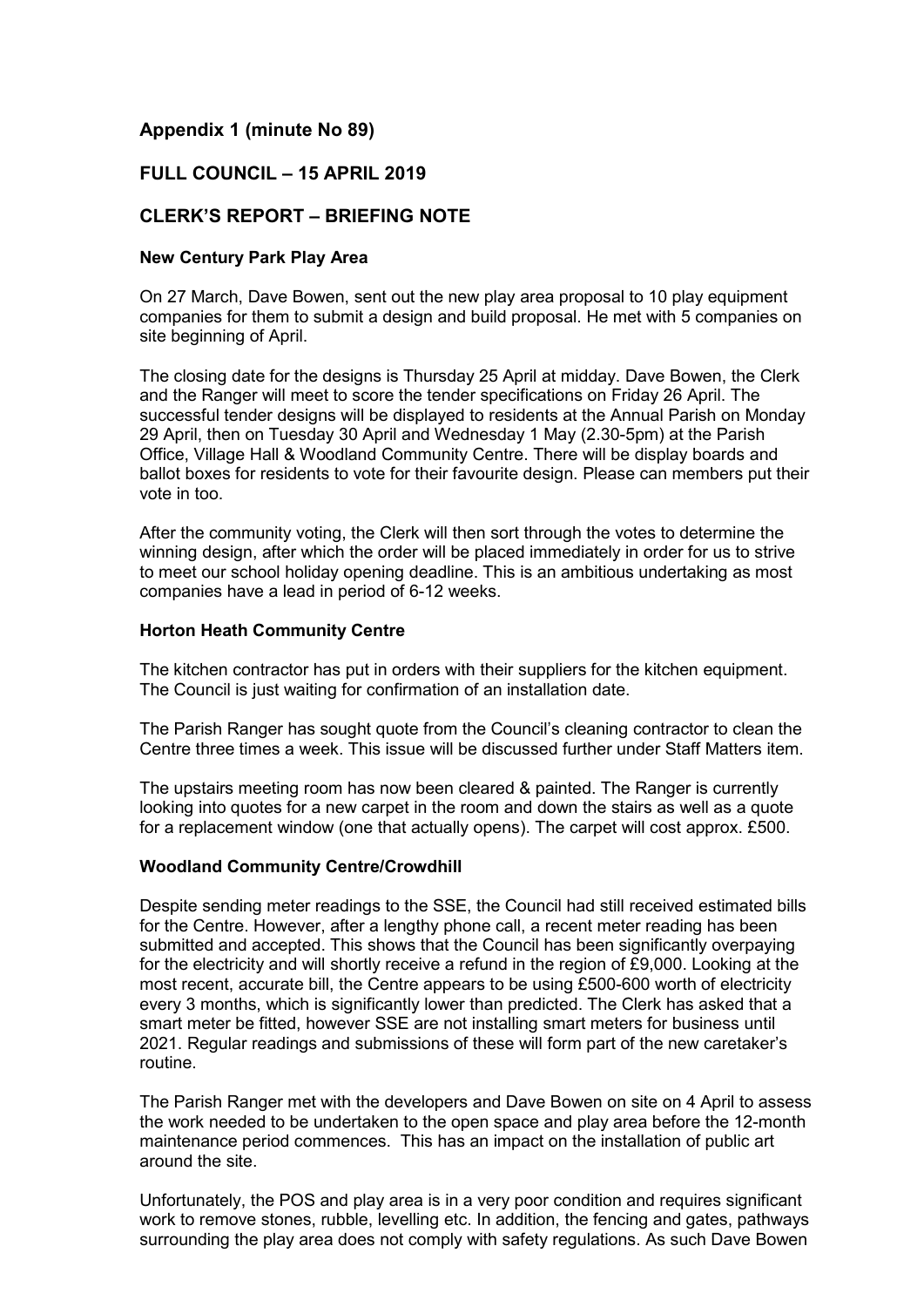does not recommend commencing with the play equipment installation until after the 12 month maintenance period has expired. As the Council has already undertaken community consultation on the play equipment, residents will need to be updated on this situation in order to manage expectations.

# **Pavilion/Cricket Club**

Whilst taking promotional shots of the Pavilion Club room, the poor condition of the kitchen and the general decorative order of the room was highlighted. As such, the Clerk requested that the room be painted and replacement cupboard doors and drawer fronts be installed along with new worktops. This was all done within the £500 maintenance budget (previously planned and budgeted for). And for the benefit of all service users (Cricket, Football, School).

The Ranger informed the Club of the new kitchen and requested that no locks be put in the cupboard fronts. This was not only to preserve the new doors, but also to ensure that when emergency maintenance needed to be carried out (such as access to pipes etc) Parish staff would have easy access as opposed to breaking open doors.

The Cricket Club have requested that the locks be retained as they wish to operate a bar from the club room and want to secure their goods. The Club have indicated that they had been given permission in the past to do this.

The Club have been informed that no locks should be put on doors and that more flexible, alternative storage solutions be found such as lockers or storage boxes.

# **Election**

Eastleigh Borough Council have informed the Parish of a notice of uncontested election which as been posted on the Council's website. 12 out of the 15 seats were filled, leaving 3 vacancies.

Current members will retire on the fourth day after elections, and the new members (the Council has four new members) will commence office this day also (Monday 6th May 2019).

For the 3 vacancies remaining, the Council is able to co-opt new members, but will need to allow 35 days to pass from the day of election, unless EBC call for another election (unlikely). (The day of election 2 May, being day 1).

The Clerk will (beginning of May) send letters out to all members detailing instructions regarding statutory forms, training, I.T and giving out key information on the Council. In terms of training – a training session has been scheduled for Monday 3 June 5-8pm. All members must attend this session.

# **Mobile Phones**

As agreed at Policy Committee when discussing the Lone Working Policy, 7 smart phones have been purchased for Ground and Caretaking Staff, totally £700.

# **Parish Office**

Diabetic Eye Screening Clinic have relocated from Horton Heath to the Parish Office preferring the facilities.

A request has been submitted for consideration of the Conference Room being used during weekends for Hot Pod Yoga. The Bookings Administrator is investigating this – particularly the impact on the room (if any).

# **I.T – Office 365**